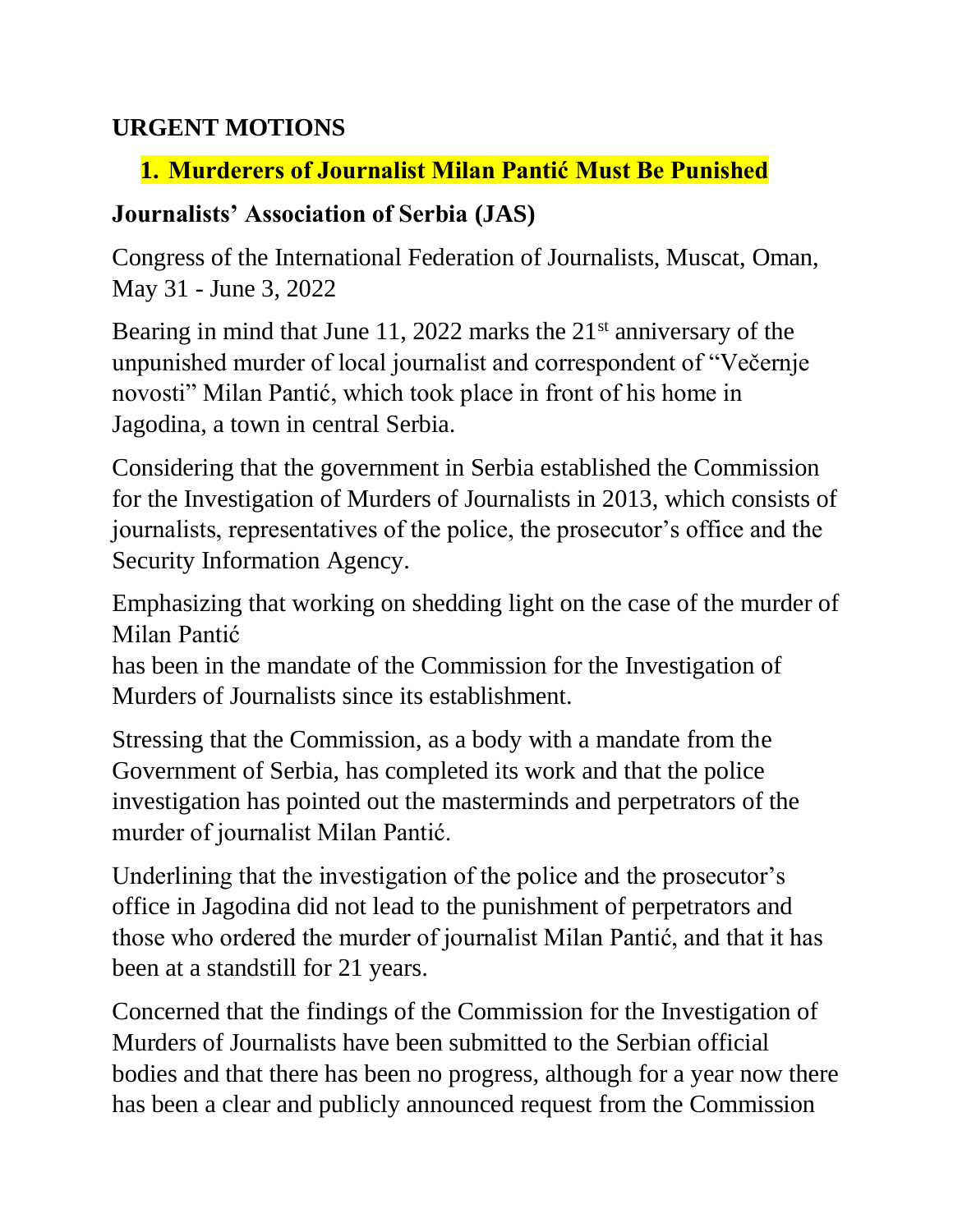and the Journalists' Association of Serbia that the Prosecutor's Office for Organized Crime should take over the investigation from the Prosecutor's Office in Jagodina so that the murderers and those who ordered the murder could be brought to justice.

The latest obstruction for the work of the Committee we received from our sources at the beginning of May 2022.

# **Congress of the International Federation of Journalists:**

Provides full support to the work of the Commission for the Investigation of Murders of Journalists and the efforts of the Journalists' Association of Serbia in identifying and punishing the masterminds and murderers of journalist Milan Pantić.

Calls for an efficient judicial procedure to be carried out without delay and for experts from the Prosecutor's Office for Organized Crime to be engaged due to the background of the case, so that the murderers and those who ordered the murder of journalist Milan Pantić could be punished after more than two decades.

## **Congress asks the Executive Committee of the International Federation of Journalists to**:

Fully acquaint themselves with the results of the Commission for the Investigation of Murders of Journalists in the case of the murder of journalist Milan Pantić.

Organize a meeting with the representatives of the Serbian authorities and the prosecutor's office in order to obtain information about the progress of the procedure for finding the perpetrators and those who ordered the murder of the journalist Milan Pantić.

Unanimously carried

**2. Supporting Brazilian Journalists in the Fight to Defend Democracy and Against Bolsonaro's Systematic Attacks**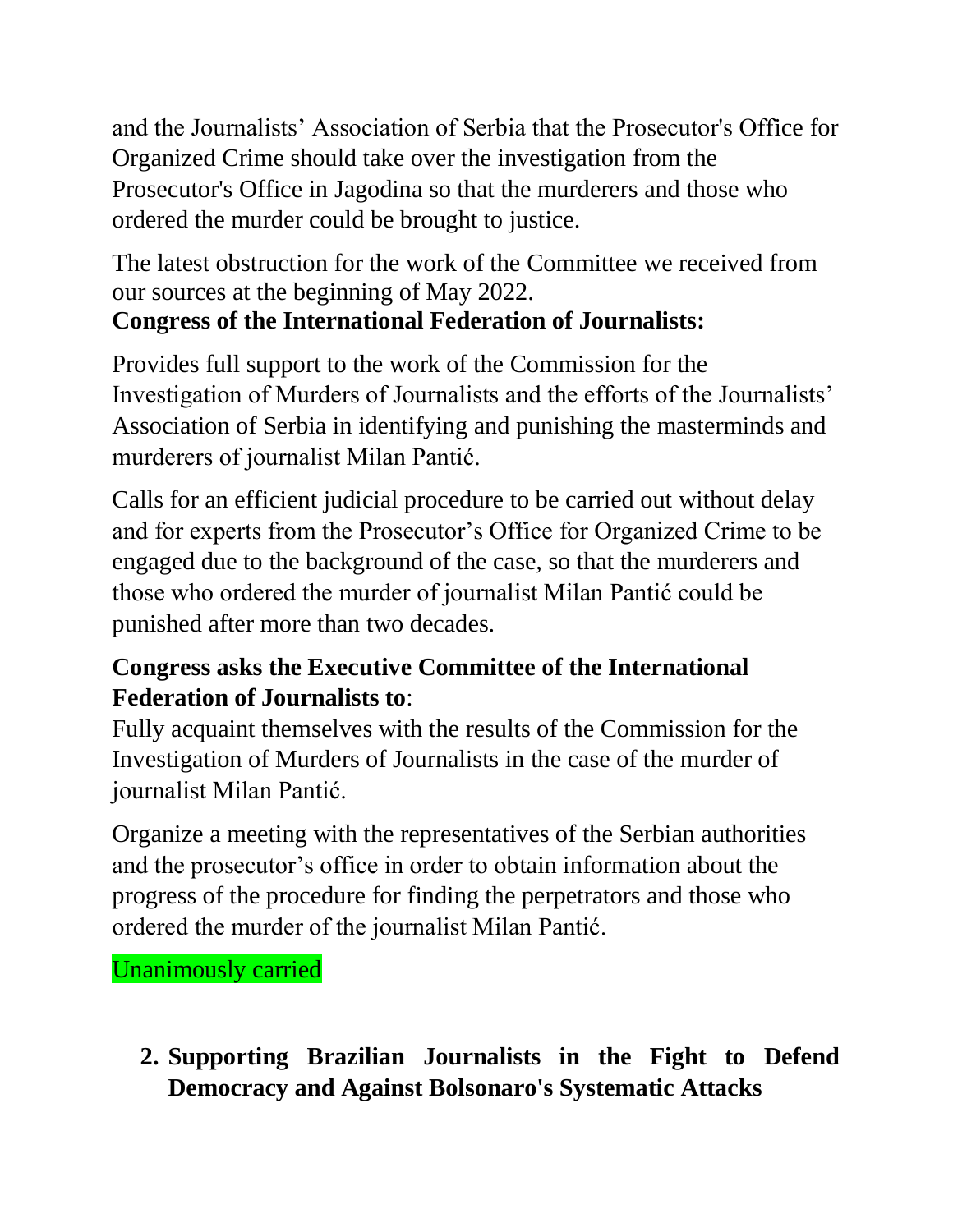## **Moved by FENJ**

The 31st World Congress of the International Federation of Journalists (IFJ), meeting in Muscat, capital of Oman, from  $31<sup>st</sup>$  May to  $3<sup>rd</sup>$  June 2022 :

**Whereas** the President of Brazil, Jair Bolsonaro, has launched repeated attacks on democratic institutions and is threatening not to accept the outcome of the general elections scheduled for October ;

**Whereas** Jair Bolsonaro, is named by the report of the National Federation of Journalists (FENAJ) as the person most responsible for situations of violence against journalists and journalism in the country; in 2021, out of the 430 cases of violence against journalists registered in Brazil, the President was responsible for 147 of them, including 129 attacks against the press with the aim of discrediting it and 18 verbal attacks against journalists;

**While** Bolsonaro's verbal attacks are often misogynistic, targeting women journalists, who now constitute the majority of the profession in Brazil;

**Whereas** Bolsonaro's repeated statements inflame his supporters, leading to violent attacks on journalists on social networks, as well as physical attacks on journalists or teams of reporters in the streets of Brazil;

**Whereas** violence against Brazilian journalists is escalating in the run-up to the 2022 general elections, with serious cases reported last May;

**Whereas** successive attacks are undermining and restricting press freedom in Brazil;

**While**, in the wake of the already polarised general elections, the importance of journalistic activity is increasing and, at the same time, threats of violence are on the rise;

**The 31st Congress of the International Federation of Journalists resolves to :**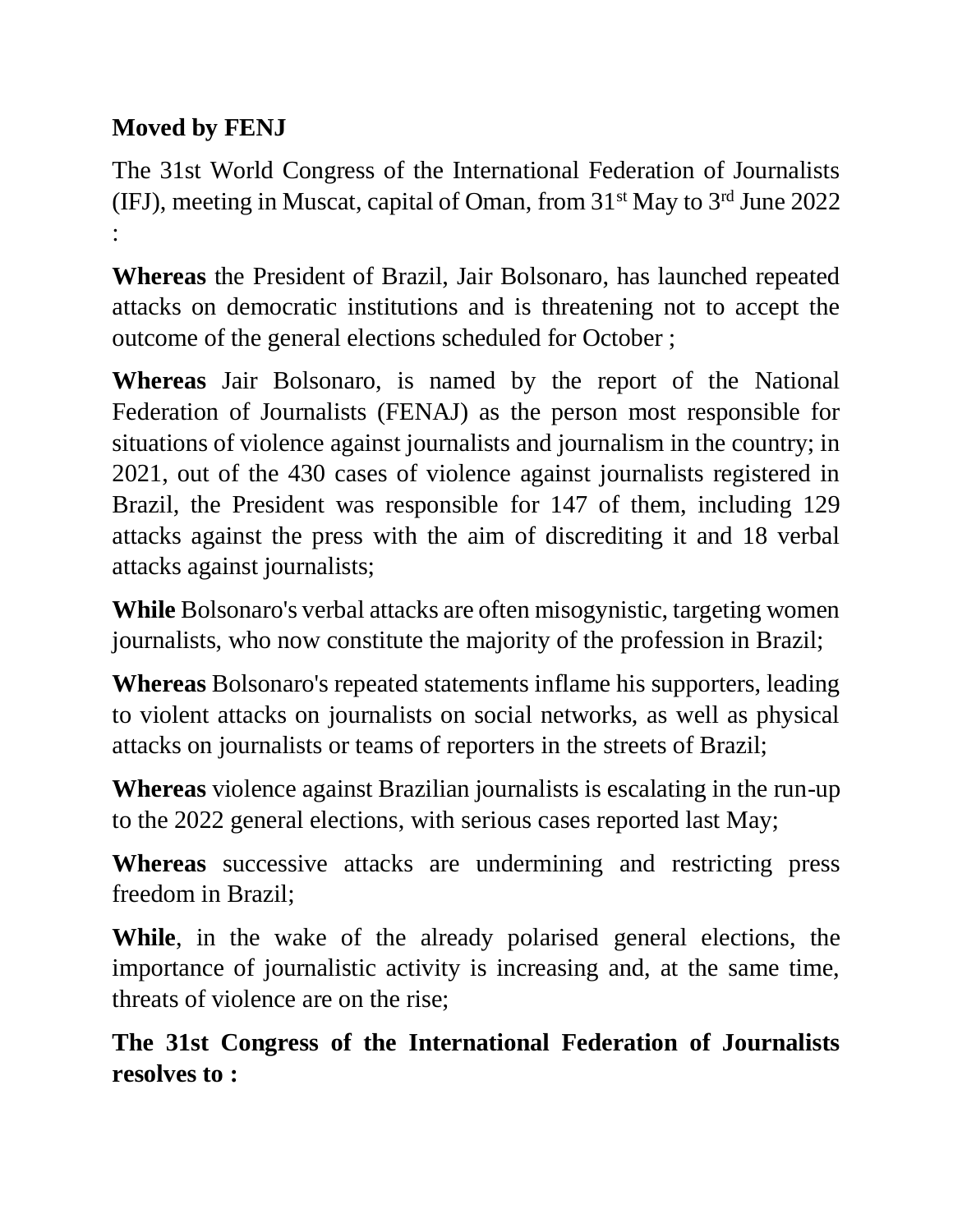**Repudiate** Jair Bolsonaro's attacks on the Brazilian and international press and **reaffirm** the importance of journalism as one of the pillars of democratic societies;

**Express** the support and solidarity of journalists from more than 140 countries represented by the IFJ and meeting in Oman to their Brazilian colleagues;

**Give full support** to all campaigns and initiatives aimed at defending democracy and protecting Brazilian journalists against acts of violence and promoting press freedom in Brazil, especially in the context of the upcoming election campaign.

Unanimously carried

## **3. Support for Brazilian journalist Rubens Valente in his petition to the Inter-American Commission on Human Rights**

### **FENAJ**

The 31<sup>st</sup> World Congress of the International Federation of Journalists (IFJ), meeting in Muscat, capital of Oman, from  $31<sup>st</sup>$  May to  $3<sup>rd</sup>$  June 2022 :

**Whereas**, in a democratic society, the function of journalism is to constantly monitor the activity of the powers of the State, and criticism or denunciation of possible improper acts in the exercise of public office is part of the democratic control by public opinion, which "encourages transparency in the activities of the State and promotes the accountability of public officials in their public management" (Judgment of the Inter-American Court of Human Rights, 5/2/2008);

**Whereas** the award-winning journalist Rubens Valente, by publishing his book "Operação Banqueiro" in 2014, consolidated six years of journalistic work, relating the circumstances of the arrest of Brazilian financier Daniel Dantas and facts of undeniable public interest;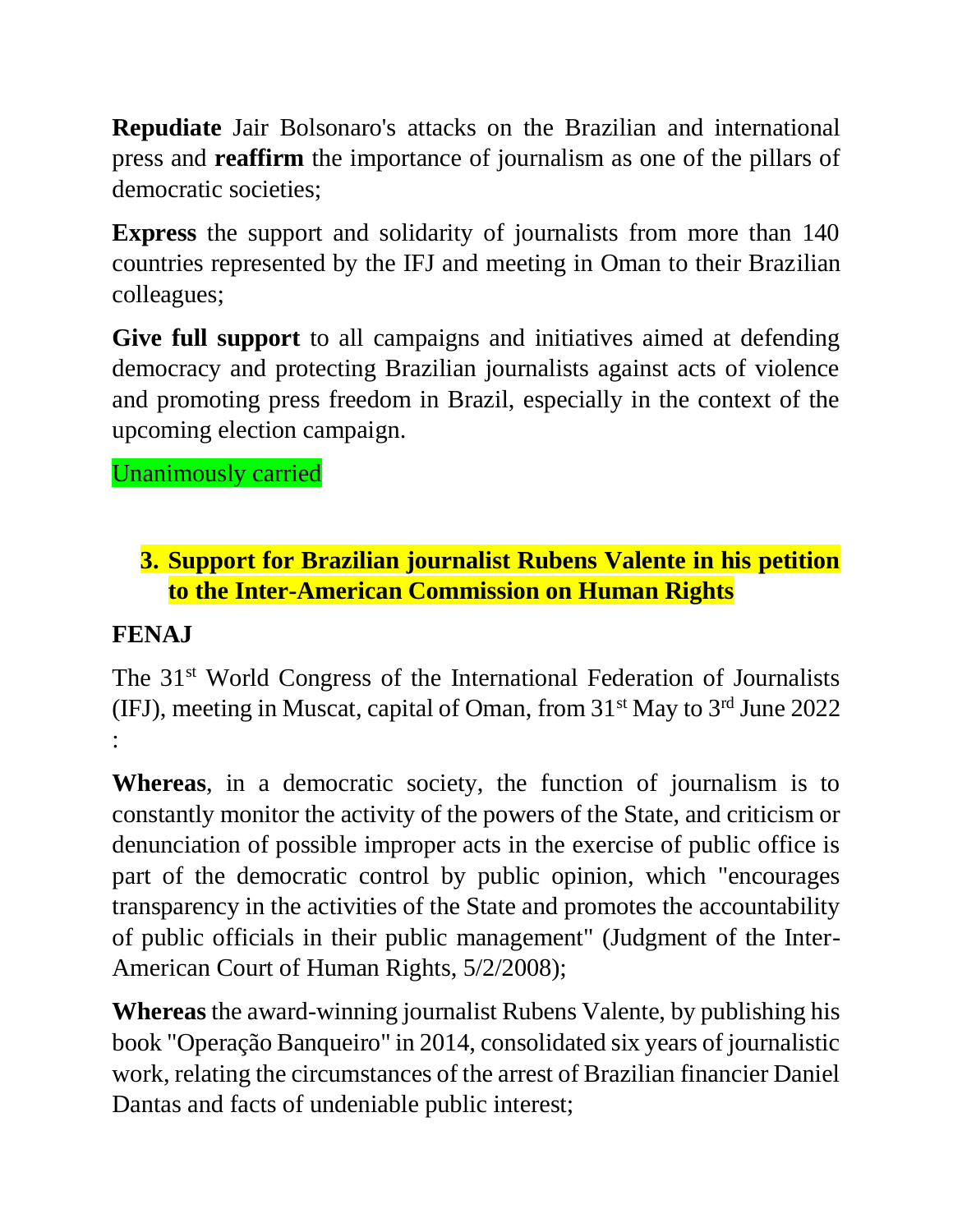**Whereas** the Brazilian judiciary, and in particular the Federal Supreme Court, condemned the journalist for "moral damage" following his quotation in the book of a decision in favour of the banker by one of his ministers, without pointing out any relevant factual irregularity or offensive sentence, in an unprecedented judgment against journalistic work;

**Whereas**the lump sums of compensation are unreasonable for an accused employee and the decision that new versions of the book must contain the entire original application and judgement - a total of more than 200 pages - makes it impossible for the book to be republished, effectively removing the book from the market and inflicting a measure of censorship on it;

**Whereas** such a decision sets a precedent that can be used against any journalist, thus constituting a threat to press freedom in Brazil;

In April 2022, journalists Rubens Valente had appealed to the Inter-America Court of Human Rights against the ruling of the Federal Supreme Court.

### **The 36th Congress of the International Federation of Journalists resolves to :**

**Express** its support for journalist Rubens Valente to continue his relevant journalistic work;

**Address** the Inter-American Court of Human Rights to request that the petition presented by Rubens Valente be processed as soon as possible in order to prevent the perpetuation of such violations against the journalist and to discourage any similar outcome in other cases like his.

Unanimously carried

## **4. On current challenges of journalists in the world related to the war in Ukraine**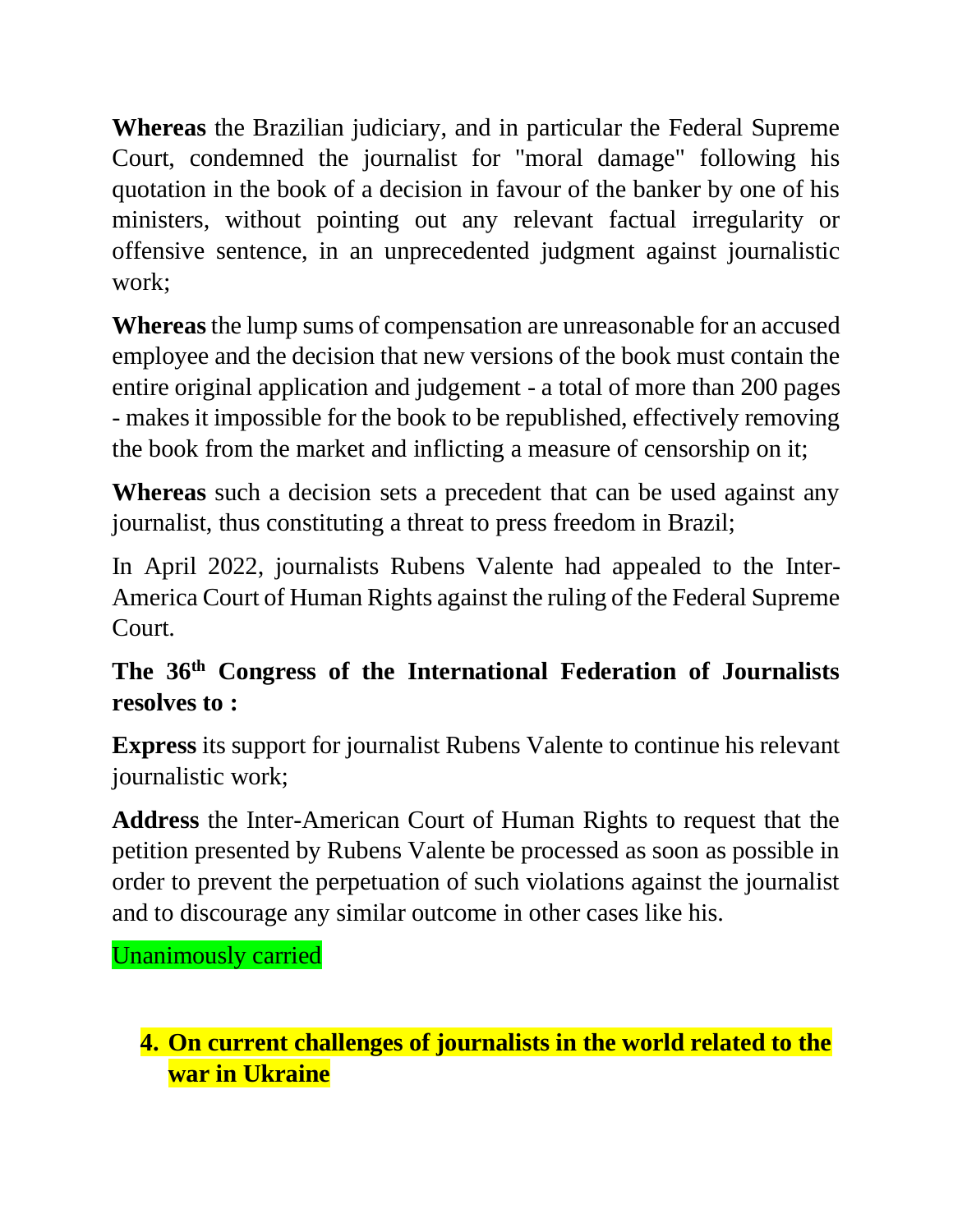## **Submitted by the Independent Media Trade Union of Ukraine (IMTUU)**

Recognizing the unprecedented severity of the challenges facing world journalism since the beginning of Russia's full-scale invasion of Ukraine, the IFJ Congress declares:

1) Full solidarity with Ukrainian journalists who need protection, safety and security for their professional activities at this difficult time and will need assistant for a long time to recover. With this in mind, the assistance to Ukrainian journalists launched by the IFJ and the EFJ with the support of their affiliates and donors should be continued and expanded. We also support the appeal set out in the "Perugia Declaration for Ukraine", which was signed by the IFJ and EFJ leadership.

2) Admiration for the courage and professionalism of foreign journalists, who, risking by their lives, report true about the situation in Ukraine and other hot spots. Thanks to their information, humanity has a chance to become better and achieve peace. The IFJ Congress calls on governments and international organizations to do their utmost to ensure the safety of journalists work in the "hot spot" and the preservation of their lives and health.

3) The need for a serious discussion about what journalism is today and what a threat to the profession and to all mankind is the propaganda, disguised as journalism. In view of this, we focus the efforts of our executive bodies on the promotion of journalism standards, IFJ principles, the development of effective mechanisms for detecting propaganda, a clear separation of it and its disseminators from journalists and journalism.

Abstentions - 4

Carried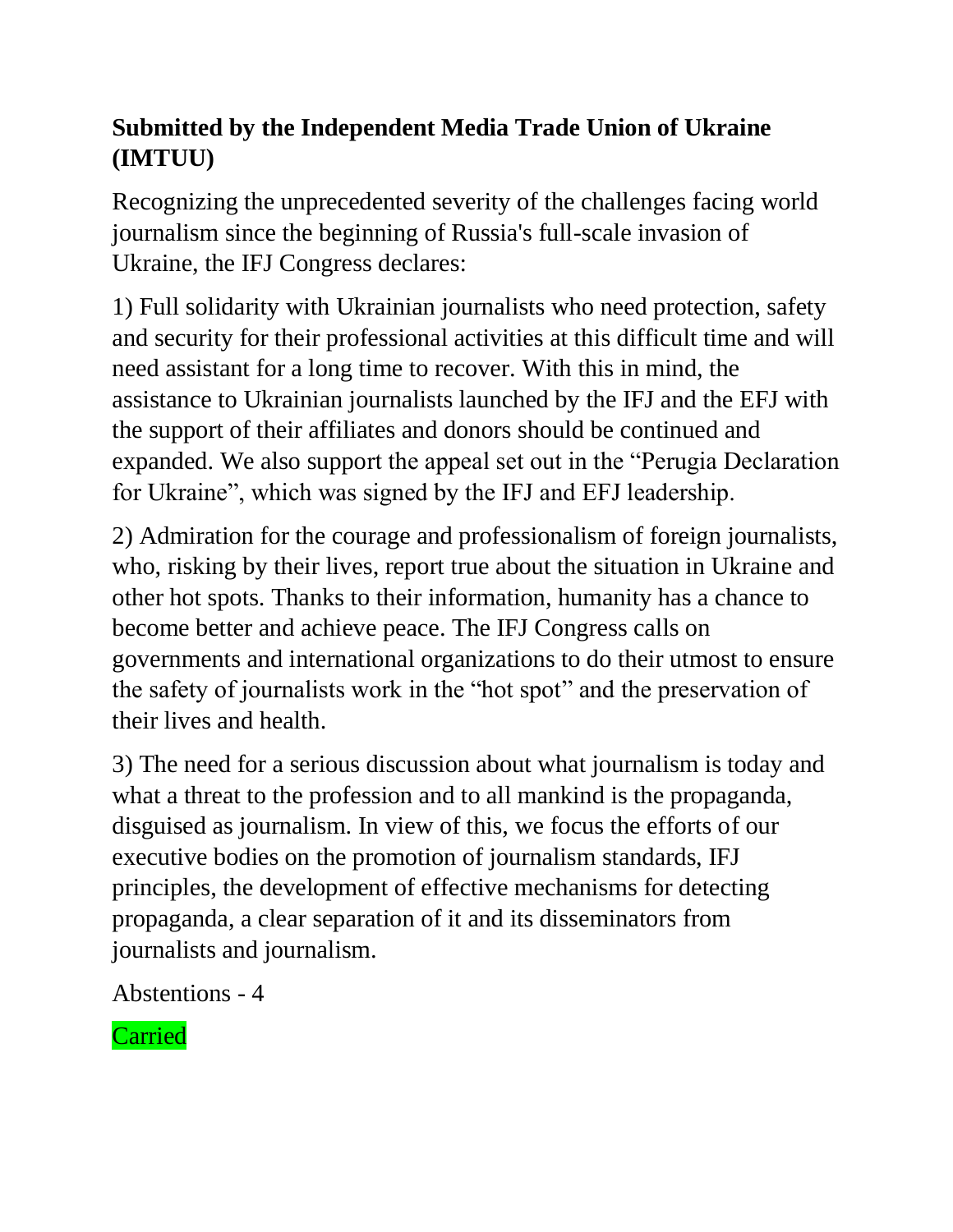### **5. RUSSIAN MISINFORMATION AND THE WAR IN UKRAINE**

### **Moved by the NJU UK + I**

IFJ Congress condemns the position of the Russian state-controlled media that has covered up and justified the war waged by the Russian Federation against independent and sovereign Ukraine and deliberately misled Russian citizens.

Congress notes that these platforms keep silent about: Russian soldiers committing numerous war crimes; significant Russian casualties; and, that the most affected targets are civilians – schools, hospitals, museums, and residential buildings – as well as the 32 journalists who have died so far in the war. Most "Russian mass media" are inciting hysteria and hatred.

Congress notes that allegations against constituent unions are investigated by Executive Committee under the internal rules of the IFJ. Congress calls on the incoming executive to investigate all allegations lodged under these internal rule within two months of the receipt of competent complaints.

Since 24 February, and throughout March, April, and May of 2022 the extent and degree of this misinformation has become increasingly stark. Since the start of the invasion, the Russian authorities have placed journalists under extreme pressure. One or two have committed brave acts of resistance. Many others have been forced to flee Russia. Congress applauds those journalists who have resisted, and pledges its support for those who feel compelled to seek exile.

This congress condemns the Russian government for using the law to bully and harass journalists for simply doing their jobs.

This congress expresses its support and solidarity with the Russian Journalists and Media Workers Union that has recently become an IFJ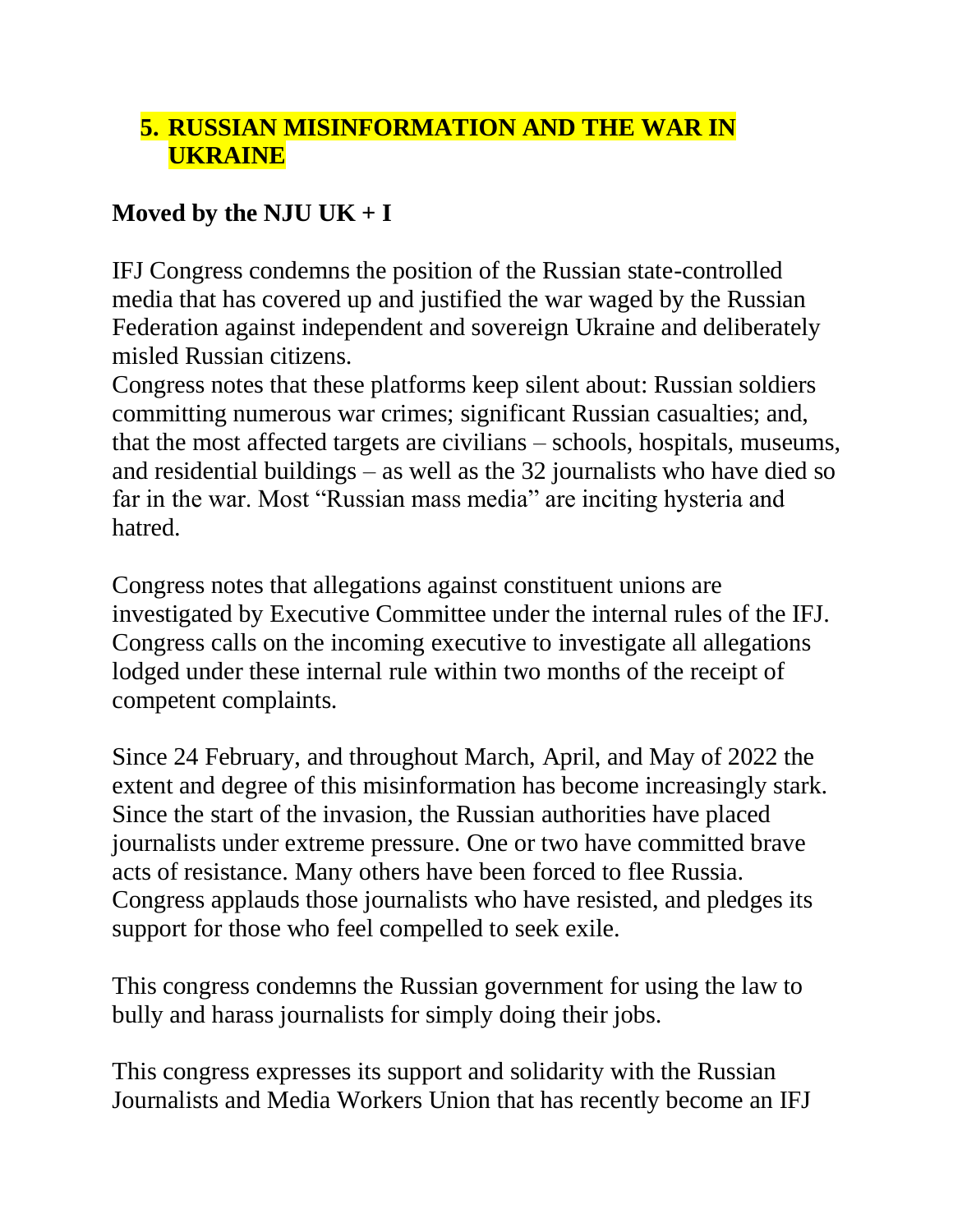associate affiliate. This organisation supports the 15 male and 3 female journalists who are now in prison in Russia.

Congress applauds the IFJ's Executive for swift and proportionate action to assist journalists in Ukraine.

Congress calls on the incoming Executive to: continue supporting independent journalists in Russia; to continue supporting its affiliates in Ukraine – IMTUU and NUJU; and, to increase its campaigning in support to the principle that truthful, plural, transparent reporting is vital for the achievement of a peaceful and just world.

**Supported by:** Ver.di, SNJ (France), SNJ CGT (France), Norway, KUJ (Kenya)NUJ, NUSOJ (Somalia) ,ZUJ (Zimbabwe), SUJ (Sudan), Unifor (Canada), FNSI (Italy), National Writers Union (USA), MEAA (Australia), NJ (Norway).

Unanimously carried

### 6. **Support for press freedom and independent journalism in Oman**

Submitted by the Norwegian Union of Journalists

The IFJ has received reports on an Omani journalist charged with breaking the law by publishing a story on a corruption case against government officials. The journalist's court hearing was scheduled in May but was postponed to mid-June without explanation. The congress has been ensured that the Oman Journalist Association is on the case, and we hope that it will be solved soon after the closing of this congress.

• The IFJ congress asks the new elected IFJ executive committee to support the Omani Journalist Association in its efforts to reform and to abolish laws that allow to jail journalists for doing their job, or censor the media.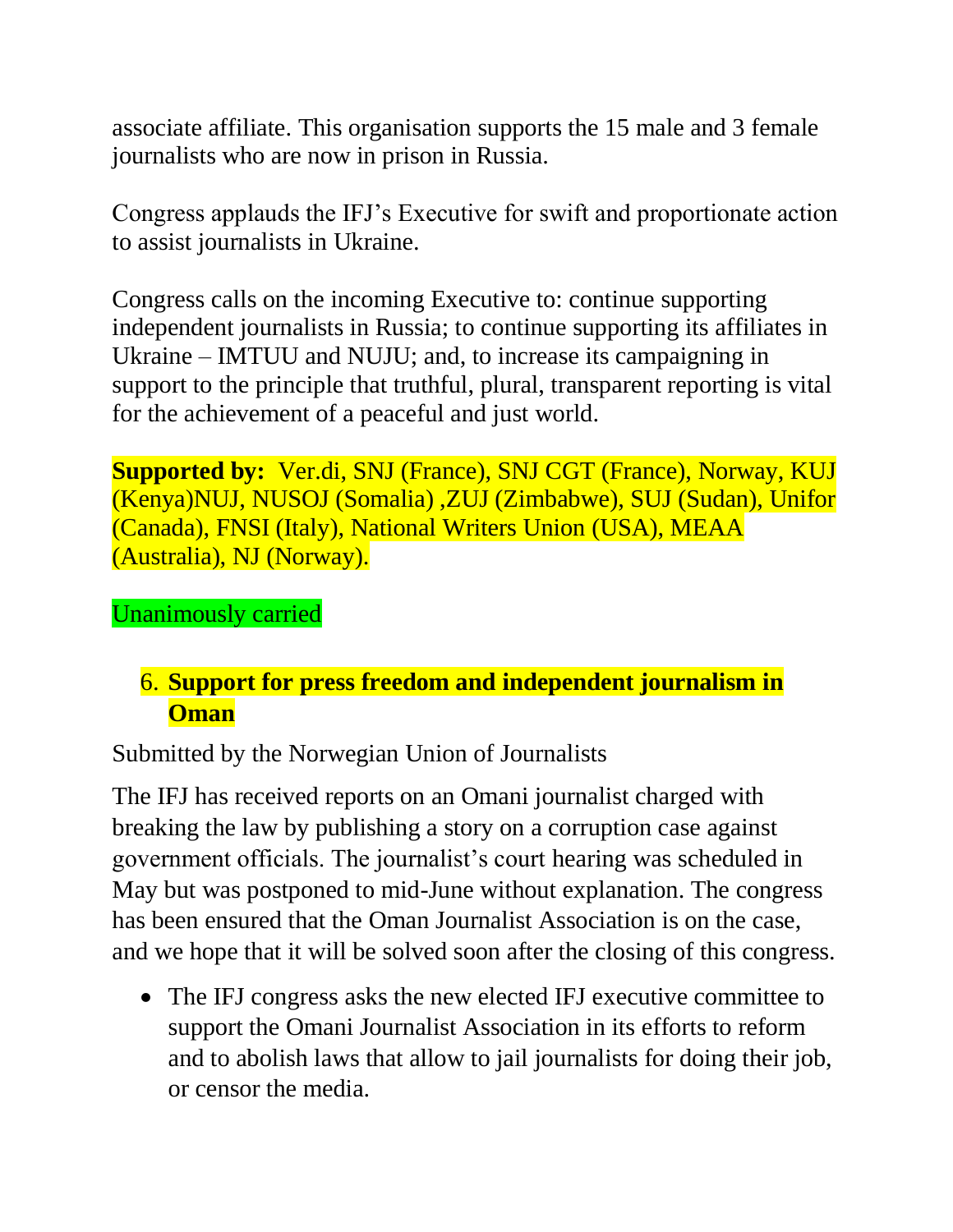- The IFJ congress asks the Omani authorities to allow all journalists to work freely and without fear of legal harassment.
- The IFJ congress stands in solidarity with all Omani journalists and the Omani Journalist Association.

Unimously carried

### **7. Emergency visa support and international refuge for Hong Kong journalists**

#### **Submitted by Media, Entertainment and Arts Alliance, Australia**

The MEAA and other IFJ affiliates in the Asia-Pacific region are gravely concerned at the rapid collapse of Hong Kong's free media and the ongoing safety and well-being of professional and independent journalists.

Since the enactment of the National Security Law in 2020 in the Special Administrative Region of the People's Republic of China (HKSAR), the closure or exodus of both local and international media outlets, eroding Hong Kong's reputation as a bastion for media excellence in the Asia region, has been witnessed.

Only two independent media outlets remain - one Cantonese and one English.

The situation facing journalists and other human rights defenders in Hong Kong is at a critical point.

\*\* We call on the IFJ Congress to demand governments around the world to immediately support journalists seeking to leave Hong Kong by issuing humanitarian visas or implementing special visa programs. **Supported by:** Afghan Independent Journalists Association

(AIJA), Aliansi Jurnalis Independen (AJI) Indonesia, Association of Taiwan Journalists (ATJ), Cambodian Journalists Association (CamboJA), E tū (New Zealand), Federation of Media Employees Trade Unions (FMETU), Free Media Movement (FMM), Indian Journalists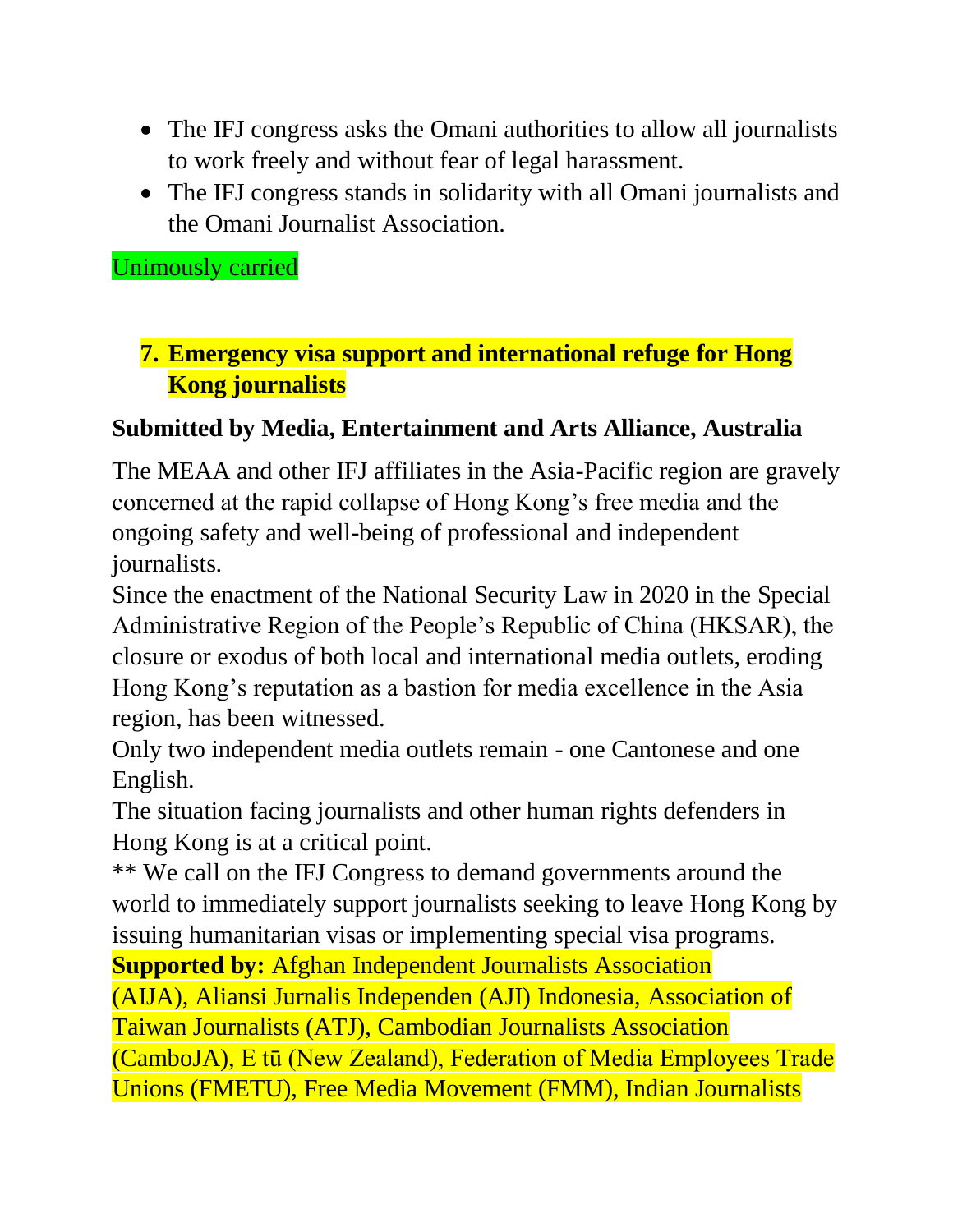Union (IJU), Japan Federation of Commercial Broadcast Worker's Union (Minpororen), Japan Federation of Newspaper Workers' Union (Shinbunroren), National Union of Journalists Malaysia (NUJM), National Union of Journalists of the Philippines (NUJP), SINDIKASI, Sri Lanka Working Journalists Association (SLWJA), and Timor Leste Press Union (TLPU).

Unanimously carried

## **8. Motion for a constitutional amendment from the IFJ gender council**

## **Submitted by Unifor Canada**

**Whereas:** the International Federation of Journalists agrees to promote gender mainstreaming in all activities.

**Whereas:** the IFJ recognizes women are under-represented in many of our affiliates and our leading bodies.

**Whereas:** The IFJ commits to work to continue to develop a stronger presence and participation of women in our unions and associations, with the aim of achieving equal representation, including in leadership positions at both national union and IFJ levels.

## **Therefore be it resolved that Section 32 and 43 of the IFJ Constitution be amended as follows: (new language highlighted in yellow):**

32. Congress shall also elect two reserve committee members from each region and two further reserves not bound by any geographical criteria, *and one Gender Council Chair*. *The Gender Council Chair shall be a member of the executive committee with voice and vote.* The reserve receiving the greater number of votes in each case shall be considered the first reserve. If a member is unable to participate in a meeting of the Executive Committee he/she must inform the General Secretary at least